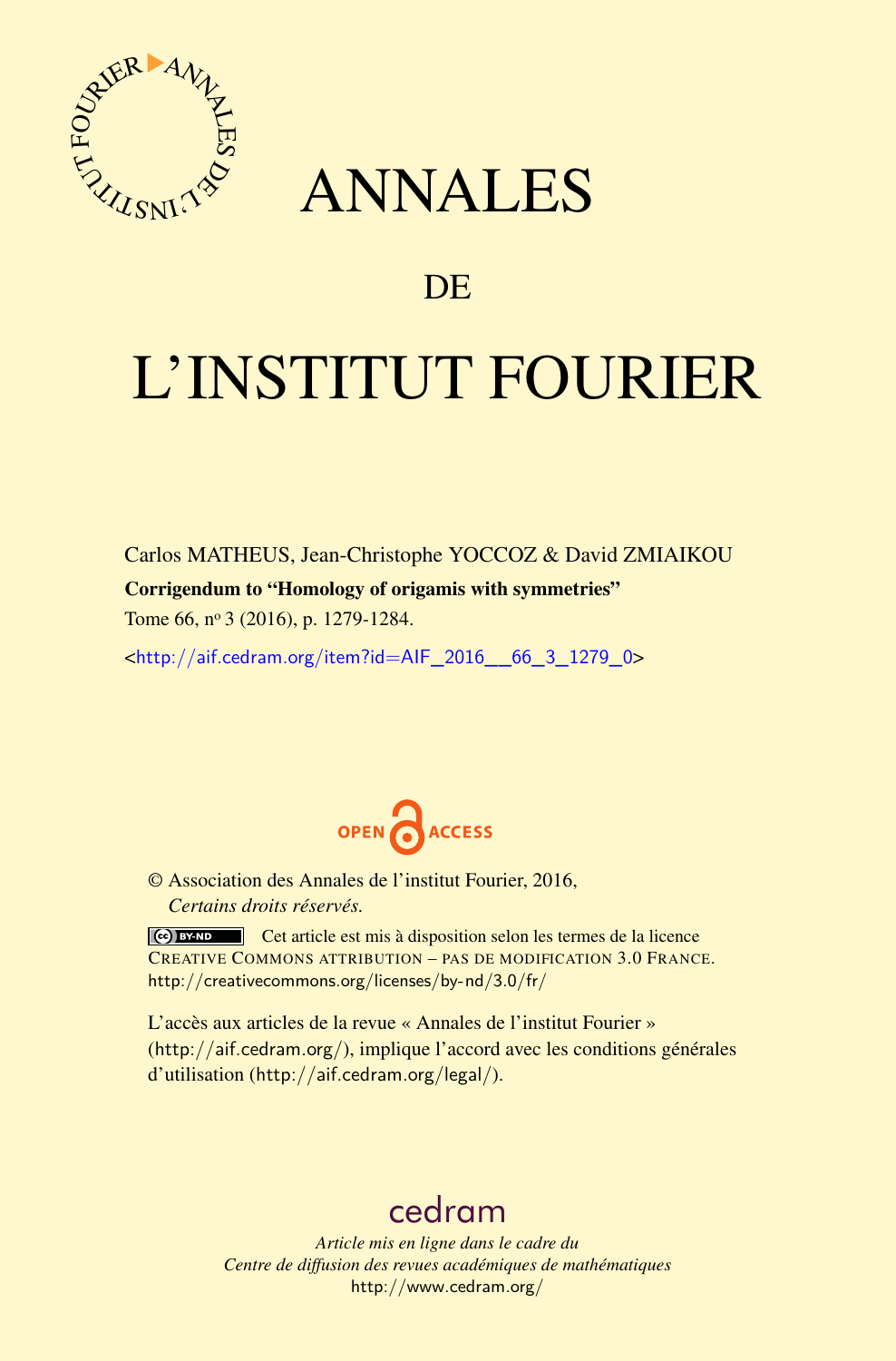### CORRIGENDUM TO "HOMOLOGY OF ORIGAMIS WITH SYMMETRIES"

Annales de l'institut Fourier, vol. 64 (2014), n°3, 1131–1176

#### **by Carlos MATHEUS, Jean-Christophe YOCCOZ & David ZMIAIKOU**

As it was kindly pointed out to us by Simion Filip, in Proposition 3.18 of [\[1\]](#page-6-0) we gave a wrong description of the group  $Sp(W_a)$  when *a* is quaternionic.

More precisely, all facts claimed in [\[1\]](#page-6-0) during the proof of this proposition (from pages 1149 to 1153) are correct except for the penultimate phrase of the argument:

"Moreover *A* preserves the symplectic form on  $W_a$  iff  $\iota^{-1}$   $\circ$  $A \circ \iota$  preserves the hermitian form

$$
\sum_1^p\langle v_m,v_m'\rangle-\sum_{p+1}^{p+q}\langle v_m,v_m'\rangle
$$

on  $V^{\ell_a}$ ."

As we are going to see in Section [1](#page-2-0) below, after correcting the error pointed out above, one has that, when *a* is quaternionic, the group  $Sp(W_a)$ is not isomorphic to the unitary group  $U_{\mathbf{H}}(p,q)$  (as it was previously claimed in [\[1\]](#page-6-0)), but rather to the group  $O(\ell_a, \mathbf{H})$  of matrices (with coefficients in **H**) satisfying  $A^{\sharp}A = I$ , where  $A^{\sharp}$  is the transpose matrix of  $\sigma(A)$  and  $\sigma(a + bi + cj + dk) = a - bi + cj + dk$  is a reversion on **H**.

In particular, besides the discussion of  $Sp(W_a)$  when *a* is quaternionic undertaken in pages 1149 to 1153 in  $[1]$ , all statements in  $[1]$  which were based on the description of  $Sp(W_a)$  in Proposition 3.18 in [\[1\]](#page-6-0) must be changed. More concretely: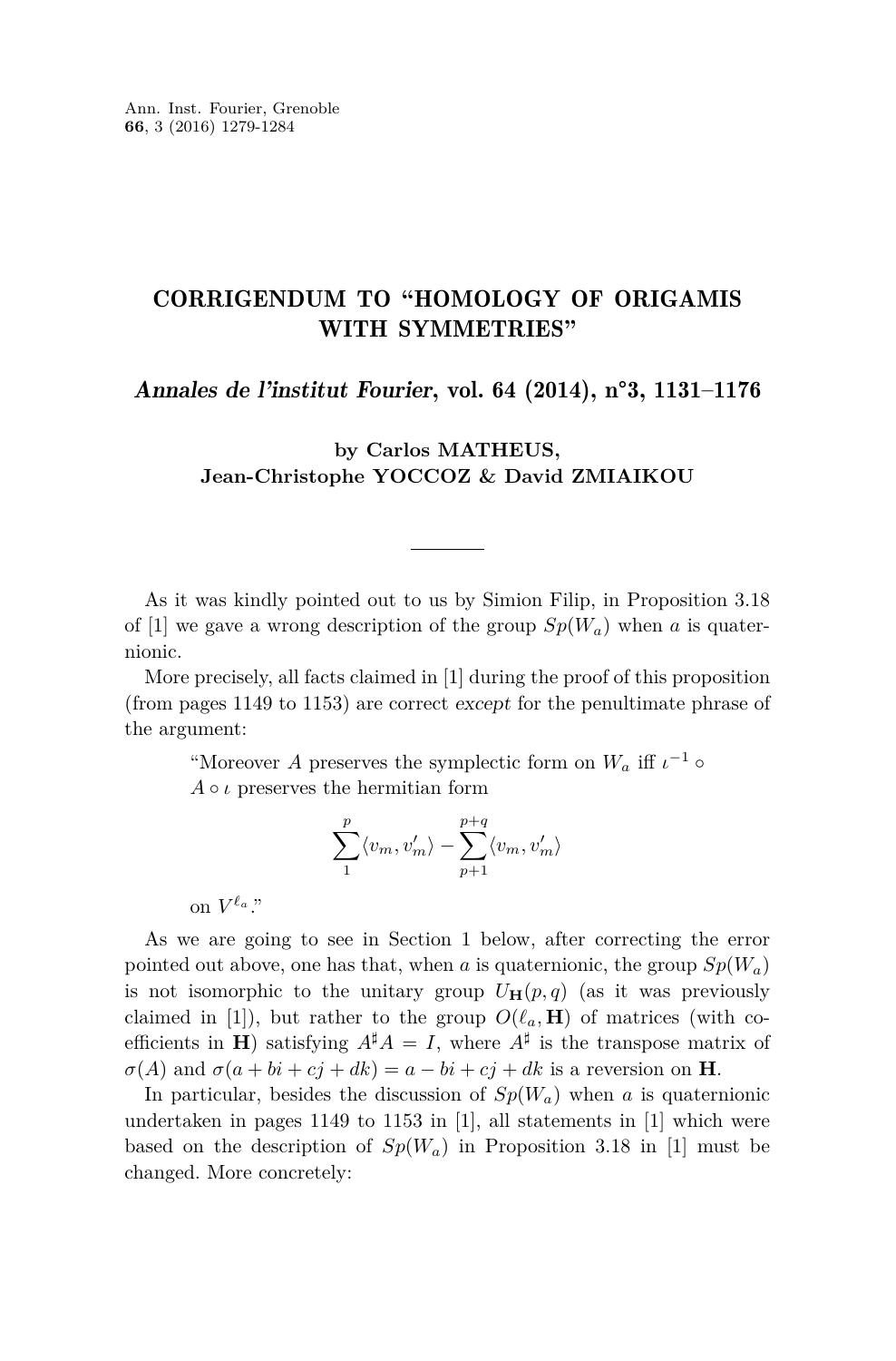- $-$  at page 1135, lines 6 and 7, the phrase "a quaternionic unitary group  $U_{\mathbf{H}}(p,q)$  in the quaternionic case" must be replaced by "a quaternionic orthogonal group  $O(\ell, \mathbf{H})$  in the quaternionic case";
- at page 1135, the second item of Theorem 1.4 must be replaced by "When  $V_a$  is complex, resp. quaternionic, and  $Sp(W_a)$  is isomorphic to an unitary group  $U_{\mathbf{C}}(p,q)$ , resp.  $O(\ell, \mathbf{H})$  with  $\ell$  odd, the multiplicity in  $W_a$  of the exponent 0 is at least  $|q - p| \dim_R(V_a)$ , resp. dim $_{\mathbf{R}}(V_a)$ ;
- at page 1158, lines  $-5$  to  $-3$  must be replaced by: "Assume that *a* is complex, resp. quaternionic. From Propositions 3.17, resp. the new version of Proposition 3.18, there exists nonnegative integers  $p, q$  with  $p + q = \ell_a$  such that  $Sp(W_a)$  is isomorphic to  $U_{\mathbf{C}}(p, q)$ , resp.  $Sp(W_a)$  is isomorphic to  $O(\ell_a, \mathbf{H})$ .";
- at page 1158, the statement of Proposition 4.11 must be replaced by "If *a* is complex, the multiplicity of the exponent 0 in  $W_a$  is at least  $|q-p|$  dim<sub>**R**</sub>( $V_a$ ). If *a* is quaternionic and  $\ell_a$  is odd, the multiplicity of the exponent 0 in  $W_a$  is at least dim<sub>**R**</sub>( $V_a$ ).";
- at page 1159, the proof of Proposition 4.11 remains unchanged in the complex case, but in the case of *a* quaternionic and  $\ell_a$  odd, the new argument is the following. "By Corollary 4.10, the list of Lyapunov exponents in  $W_a$  has the form  $\theta_1 \geqslant \cdots \geqslant \theta_{\ell_a}$  where each  $\theta_m$  appears with multiplicity dim<sub>**R**</sub>(*V<sub>a</sub>*). By symplecticity, the list  $\theta_1 \geqslant \cdots \geqslant \theta_{\ell_a}$  is symmetric with respect to 0. Therefore,  $\theta_{(\ell_a+1)/2}$  = 0 when  $\ell_a$  is odd.";
- at page 1173, the end of the phrase in Remark 5.13 must be simply "... isotypical components of complex type" (instead of "... isotypical components of complex or quaternionic type") because there is no need for discussing the signature of Hermitian form in the quaternionic case.

After these preliminaries, we complete this note by explaining how to change the statement and proof of Proposition 3.18 in [\[1\]](#page-6-0) to get a correct description of  $Sp(W_a)$  when *a* is quaternionic.

### <span id="page-2-0"></span>**1. Corrections to the statement and proof of Proposition 3.18 in** [\[1\]](#page-6-0)

For the sake of convenience of the reader, instead of just giving a list of punctual changes, we indicated below how to completely rewrite the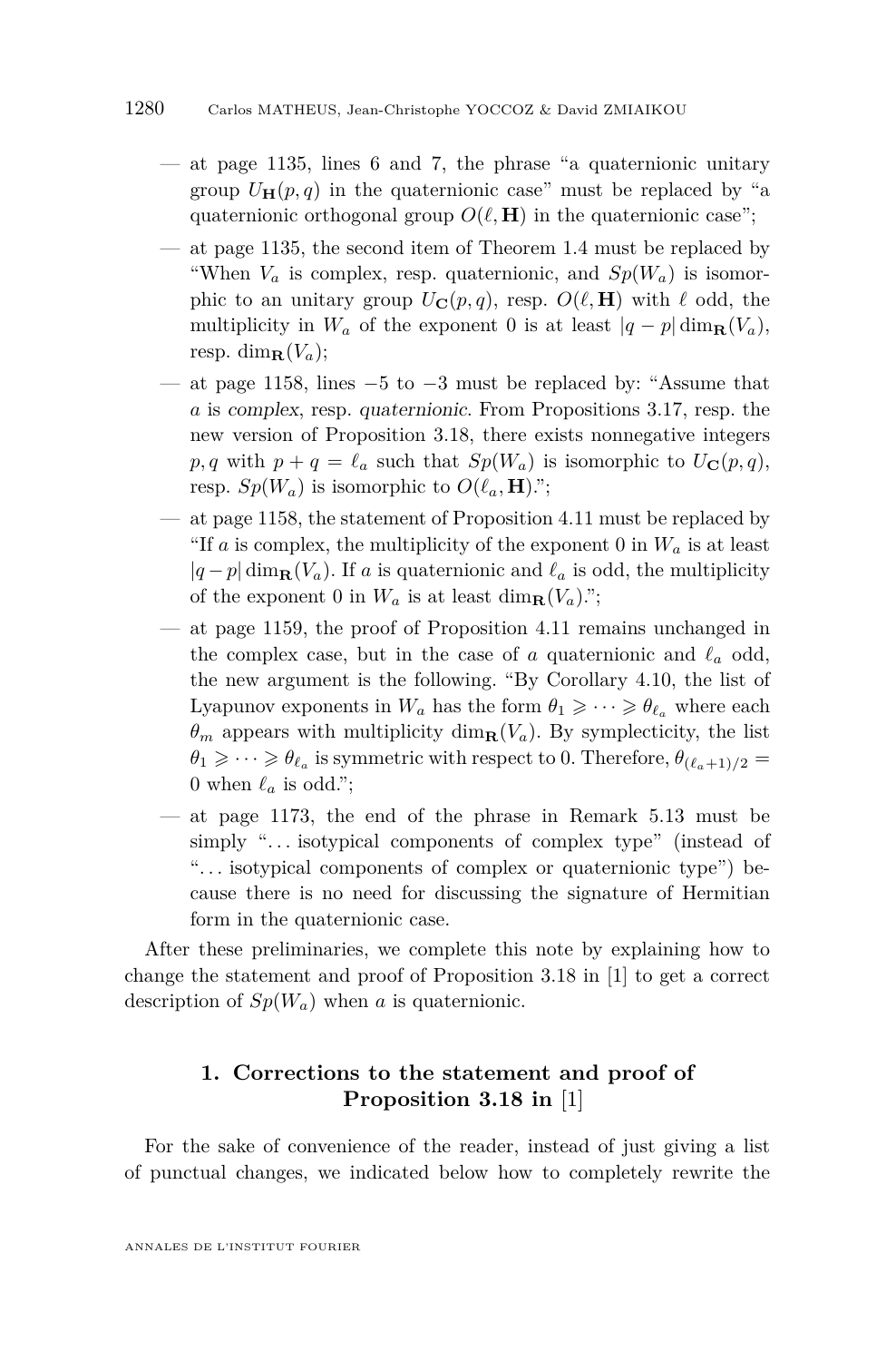content of pages 1149 to 1153 in [\[1\]](#page-6-0) in order to obtain a correct description of  $Sp(W_a)$  when *a* is quaternionic.

> **\* \* \***

Consider finally the case where *a* is quaternionic. We fix an isomorphism between  $D_a$  and **H**. We equip  $V_a$  with the structure of a right vector space over **H** by setting

$$
vz = \bar{z}v, \quad z \in \mathbf{H}, \, v \in V_a.
$$

Here,  $\bar{z} = a - bi - cj - dk$  is the conjugate of the quaternion  $z = a + bi +$  $ci + dk$ .

Recall that an hermitian form on a right vector space  $V$  over  $H$  is a map  $H: V \times V \rightarrow H$  which satisfies

$$
H(v, v_1 z_1 + v_2 z_2) = H(v, v_1) z_1 + H(v, v_2) z_2, \quad \forall v, v_1, v_2 \in V, z_1, z_2 \in \mathbf{H},
$$
  

$$
H(v, v') = \overline{H(v', v)}, \qquad \forall v, v' \in V.
$$

Writing  $H = H_0 + H_i i + H_j j + H_k k$ , the **R**-bilinear form  $H_0$  is symmetric, and the **R**-bilinear forms  $H_i$ ,  $H_j$ ,  $H_k$  are alternate. They are related by

$$
H_0(v, v') = H_i(v, v'i) = H_j(v, v'j) = H_k(v, v'k).
$$

For  $v, v' \in V$ ,  $z \in \mathbf{H}$ , we have  $H(vz, v'z) = \overline{z}H(v, v')z$ , hence

$$
H_i(vi, v'i) = H_i(v, v'),
$$
  
\n
$$
H_i(vj, v'j) = -H_i(v, v'),
$$
  
\n
$$
H_i(vk, v'k) = -H_i(v, v').
$$

Equivalently, one has, for  $v, v' \in V, z \in H$ 

$$
H_i(v, v'z) = H_i(v\sigma(z), v'),
$$

where  $\sigma$  is the reversion  $\sigma(a + bi + cj + dk) = a - bi + cj + dk$ .

Conversely, if a **R**-bilinear alternate form  $H_i$  satisfy these relations, one defines an hermitian form by

$$
H(v, v') = H_i(v, v'i) + H_i(v, v')i + H_i(v, v'k)j - H_i(v, v'j)k.
$$

On the irreducible  $Aut(M)$ -module  $V_a$ , there exists, up to a positive real scalar, a unique positive definite  $Aut(M)$ -invariant hermitian form  $\langle , \rangle$ (obtained as usual by averaging over the group an arbitrary positive definite hermitian form). The space of Aut $(M)$ -invariant **R**-bilinear forms on  $V_a$  is 4-dimensional, generated by the four components of  $\langle , \rangle$ .

TOME 66 (2016), FASCICULE 3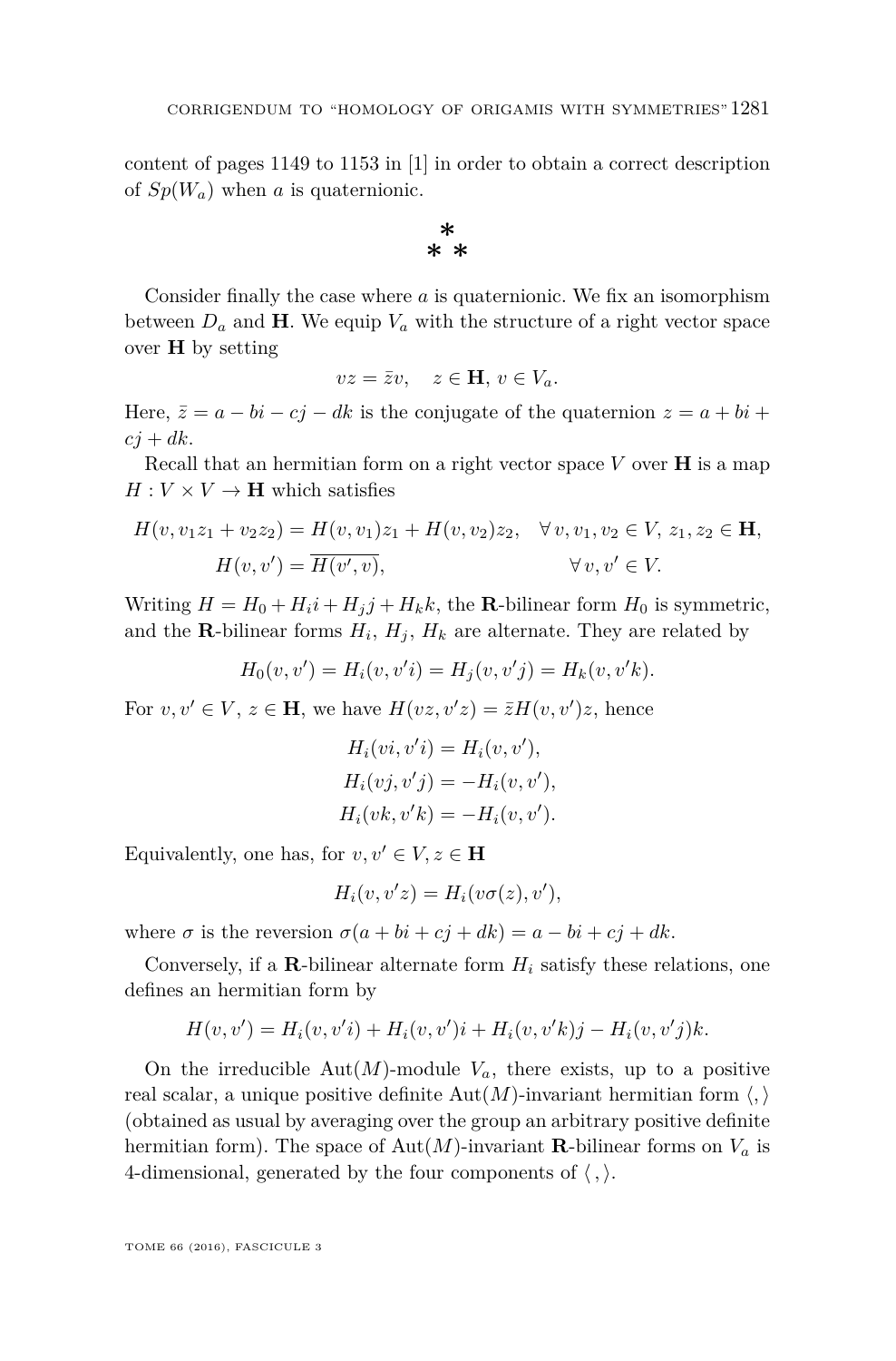<span id="page-4-0"></span>Proposition 3.18. — There exists an isomorphism of Aut(*M*)-modules  $\iota: V_a^{\ell_a} \to W_a$  such that the bilinear form  $\{\iota(v_1, \ldots, v_{\ell_a}), \iota(v'_1, \ldots, v'_{\ell_a})\}$  is the *i*-component of the hermitian form  $\sum_{1}^{\ell_a} \langle v_m, v'_m \rangle$ .

An element of  $Sp(W_a)$  is of the form  $\iota^{-1} \circ A \circ \iota(v_1, \ldots, v_{\ell_a}) = (V_1, \ldots, V_{\ell_a})$ with  $V_m = \sum_n v_n a_{n,m}$ ,  $a_{n,m} \in \mathbf{H}$ . The map  $A \mapsto (a_{m,n})$  is an isomorphism from  $Sp(W_a)$  onto the group  $O(\ell_a, \mathbf{H})$  of matrices satisfying  $A^{\sharp}A = I$ , where  $A^{\sharp}$  is the transpose matrix of  $\sigma(A)$ .

The proof of this proposition relies on the following three lemmas:

Lemma 3.19. — Let *G* be a finite group, and let *W* be an isotypic *G*-module of quaternionic type. Let *B* be an alternate non-degenerate *G*-invariant bilinear form on *W*. Then, there exists a non-zero vector  $v \in W$ and  $g \in G$  such that  $B(v, g.v) \neq 0$ .

Proof. — Assume that the conclusion of the lemma does not hold. Then, one has  $B(v, g.v') + B(v', g.v) = 0$  for all  $v, v' \in W$ . As *B* is alternate and *G*-invariant, one has  $B(v, g^2.v') = B(v, v')$  for all  $v, v' \in W$ ,  $g \in G$ . As *B* is non-degenerate, this implies that  $g^2 \cdot v' = v'$  for all  $v' \in W$ ,  $g \in G$ . Thus *G* acts through a group where all non trivial elements are of order 2. Such a group is abelian and *W* cannot be quaternionic.

<span id="page-4-1"></span>LEMMA  $3.20.$  — Under the hypotheses of the lemma above, one can write

$$
W=V_1\oplus\ldots\oplus V_\ell,
$$

where  $V_1, \ldots, V_\ell$  are irreducible *G*-modules which are orthogonal for *B*.

Proof. — This is an immediate induction on the multiplicity  $\ell$  of *W*. From the lemma above, one can find  $v \in W$  such that the restriction of *B* to the irreducible *G*-module  $V_1$  generated by *v* is nonzero. Because  $V_1$  is irreducible and *B* is *G*-invariant, this restriction is non-degenerate. Then, the *B*-orthogonal *W'* of *V*<sub>1</sub> in *W* is *G*-invariant and satisfies  $W = V_1 \oplus W'$ . We conclude by applying to  $W'$  the induction hypothesis.  $\Box$ 

<span id="page-4-2"></span>LEMMA  $3.21.$  — Let *b* be an alternate Aut $(M)$ -invariant nonzero **R**-bilinear form on  $V_a$ . There exists  $u \in \mathbf{H}^*$  such that the form  $b_u(v, v') :=$  $b(vu, v'u)$  *is the <i>i*-component  $B_i$  of  $\langle , \rangle$ .

Proof. — Any nonzero alternate Aut(*M*)-invariant **R**-bilinear form *b* on *V*<sup>*a*</sup> is non-degenerate. This allows to define an adjoint map  $\sigma_b$  : **H**  $\rightarrow$  **H** through  $b(v, v'a) = b(v\sigma_b(a), v')$  (the **R**-endomorphism  $\sigma_b(a)$  of  $V_a$  belongs to **H** as it commutes with the action of  $Aut(M)$ . The map  $\sigma_b$  is a **R**-linear involution satisfying  $\sigma_b(aa') = \sigma_b(a')\sigma_b(a)$  and  $\sigma_b(a) = a$  for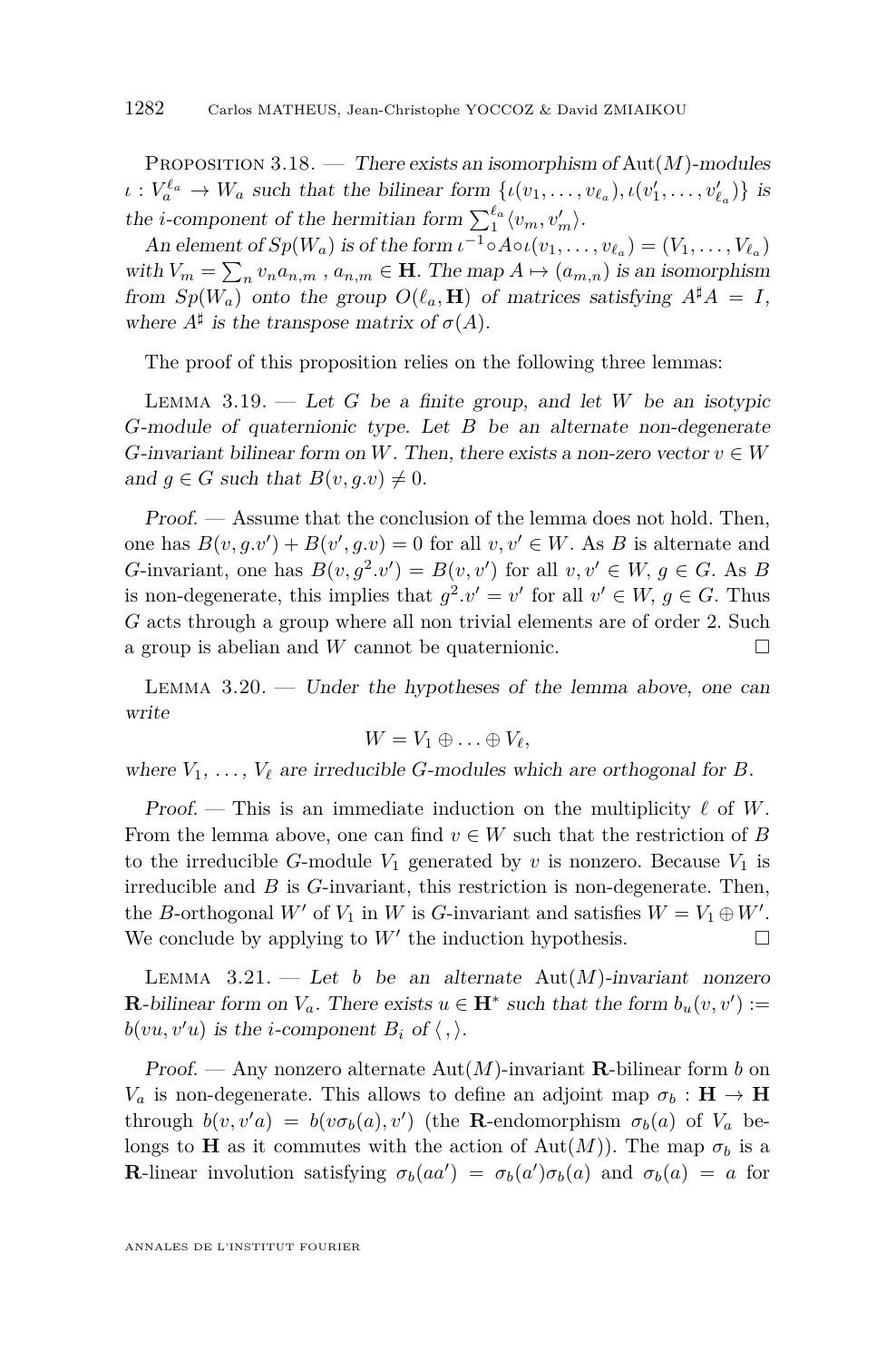$a \in \mathbf{R}$ . Therefore  $\sigma_b$  preserves the set of quaternions *a* such that  $a^2 = -1$ , which is nothing else than the purely imaginary quaternions of norm 1. Observe that, for the *i*-component  $B_i$  of the hermitian scalar product on *V*<sup>*a*</sup>, one has that  $σ_{B_i}$  is the reversion  $σ$ .

As any nonzero alternate  $Aut(M)$ -invariant **R**-bilinear form *b* on  $V_a$  is a linear combination of the imaginary components  $B_i$ ,  $B_j$ ,  $B_k$  of  $\langle , \rangle$  and thus can be deformed to  $B_i$  through nonzero alternate  $Aut(M)$ -invariant **R**-bilinear forms, we conclude that:

- there exists a unique (up to sign) quaternion  $a_0$  of norm 1 such that  $\sigma_b(a_0) = -a_0$  and, moreover,  $a_0$  is purely imaginary;
- $-\sigma_b$  is the identity on a hyperplane *H* of **H** containing **R** and the purely imaginary quaternions in *H* are those satisfying  $za_0 + a_0z = 0$ .

Next we relate, for  $\bar{u}u = 1$ ,  $\sigma_{b_u}$  to  $\sigma_b$ . For  $v, v' \in V_a$ , we have

$$
b_u(v, v'a) = b(vu, v'au)
$$
  
=  $b(vu, v'u\bar{u}au)$   
=  $b(vu\sigma_b(\bar{u}au), v'u)$   
=  $b(vu\sigma_b(\bar{u}au)\bar{u}u, v'u)$   
=  $b_u(vu\sigma_b(\bar{u}au)\bar{u}, v')$ ,

and thus  $\sigma_{b_u}(a) = u\sigma_b(\bar{u}au)\bar{u}$ . Hence,  $\sigma_{b_u} = \sigma_{B_i}$  iff  $\bar{u}iu = \pm a_0$ . As  $a_0$  is purely imaginary of norm 1, it is possible to choose *u* such that  $\overline{u}i\overline{u} = a_0$ . Then we have  $\sigma_{b_u}(i) = -i$  and therefore  $\sigma_{b_u} = \sigma$ .

It follows that there exists  $c \in \mathbb{R}^*$  such that  $b_u$  is the *i*-component of *c* $\langle$ ,  $\rangle$ . Replacing *u* by  $c^{-1/2}u$  if  $c > 0$ , by  $|c|^{-1/2}ju$  if  $c < 0$ , we obtain the required conclusion.

Proof of Proposition [3.18.](#page-4-0) — According to Lemma [3.20](#page-4-1) above, one can choose an isomorphism of  $\text{Aut}(M)$ -modules  $\iota_0: V_a^{\ell_a} \to W_a$  such that the symplectic form is written in a diagonal way as

$$
\{\iota_0(v_1,\ldots,v_{\ell_a}),\iota_0(v'_1,\ldots,v'_{\ell_a})\}=\sum_1^{\ell_a}b^{(m)}(v_m,v'_m),
$$

for some alternate nonzero Aut $(M)$ -invariant **R**-bilinear forms  $b^{(m)}$  on  $V_a$ . According to Lemma [3.21,](#page-4-2) one can find nonzero quaternions  $u_1, \ldots, u_{\ell_a}$ such that, setting  $\iota(v_1, \ldots, v_{\ell_a}) = \iota_0(v_1u_1, \ldots, v_{\ell_a}u_{\ell_a}),$  the alternate form

$$
\{\iota(v_1,\ldots,v_{\ell_a}),\iota(v'_1,\ldots,v'_{\ell_a})\}
$$

is the *i*-component  $\sum_{1}^{\ell_a} B_i(v_m, v'_m)$  of the hermitian form  $\sum_{1}^{\ell_a} \langle v_m, v'_m \rangle$ , which proves the first assertion of the proposition. For the second assertion,

TOME 66 (2016), FASCICULE 3